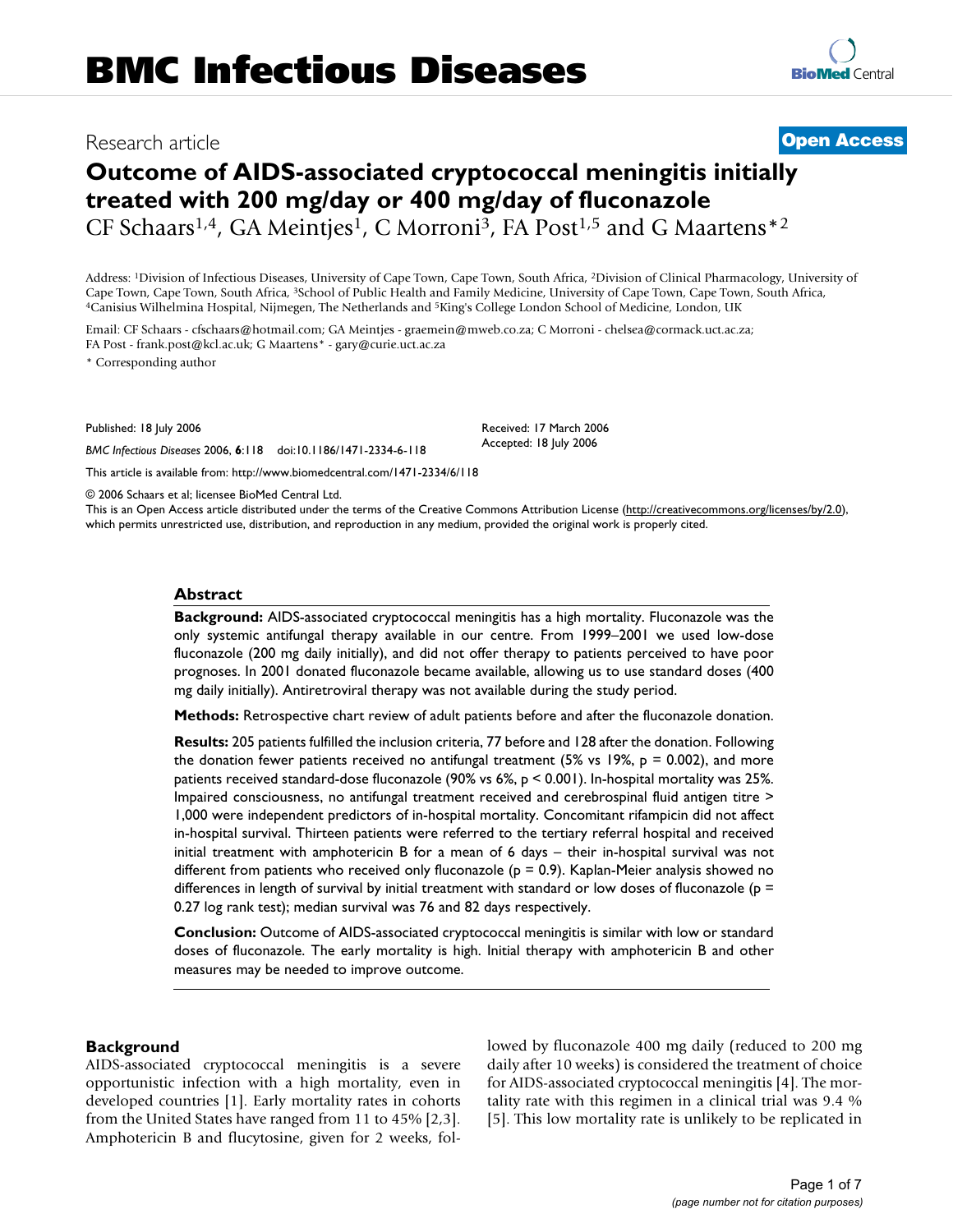cohort studies as patients with coma, who have a poorer prognosis, were excluded from the trial.

In developing countries access to antifungal therapy is limited [6]. In sub-Saharan Africa reported mortality rates with antifungal treatment are very high: median survival of 19 days in a Zambian study [7] and 64% in-hospital mortality in a South African study [8]. Factors that are likely to contribute to this high mortality rate include limited access to antifungal therapy, late presentation, inability to adequately monitor intracranial pressure, no use of cotrimoxazole prophylaxis and no access to antiretroviral therapy.

In our centre we had no access to amphotericin B or flucytosine, but had access to fluconazole. Initially, because fluconazole was expensive, we selected patients with fair prognoses and we used low doses: 200 mg daily for initial therapy followed by 100 mg daily for maintenance. There was evidence for this low dose approach: fluconazole 200 mg daily for initial therapy compared to amphotericin B resulted in similar survival and time to negative cultures [9]; and in another trial fluconazole 100 mg daily was used as initial maintenance therapy [10]. Following a fluconazole donation programme by Pfizer Pharmaceuticals [11] we were able to use conventional doses of fluconazole (400 mg daily for initial therapy followed by 200 mg daily for maintenance). In this study we assess the outcome of AIDS-associated cryptococcal meningitis before and during the fluconazole donation programme.

### **Methods**

A retrospective chart review was conducted at GF Jooste hospital, a public sector secondary level hospital that serves a population of approximately 1.3 million people with a high HIV prevalence. All HIV-infected patients who presented with a first episode of cryptococcal meningitis between January 1999 and December 2002 were included. Donated fluconazole became available in April 2001. Low dose fluconazole (200 mg daily for until CSF was culture negative or for 8 weeks, followed by 100 mg daily for life) was generally used prior to the donation. Furthermore, because of the expense of fluconazole, prior to the donation those patients deemed to have a poor prognosis received no antifungal therapy and were referred for palliative care. The South African protocol for treating cryptococcal meningitis with donated fluconazole was 400 mg daily for 8 weeks followed by 200 mg daily for life. Amphotericin B for initial therapy up to two weeks was optional, but was not available in many smaller hospitals such as ours due largely to intense bed pressure, difficulty in supervising infusions and monitoring for toxicity. Diflucan®, Pfizer Inc., was used throughout the study. Amphotericin B (administered at a dose of 0.7 mg/kg/day) was only available at the regional tertiary referral hospital, but following the donation referrals for amphotericin B were no longer accepted. Following discharge most patients were referred to their local primary care clinics for follow up. Antifungal therapy was provided free to patients throughout the study period. During the study period there was no public sector access to antiretroviral therapy.

Patients were identified from computerised laboratory records if one or more of the following tests of cerebrospinal fluid (CSF) was positive: India Ink stain, cryptococcal culture and cryptococcal latex agglutination test titre >1:4 (CLAT, Meridian Bioscience, Cincinatti, OH, USA). Patients were excluded if their HIV status was unknown or negative, or if they received anti-retroviral therapy. Demographic characteristics, prior AIDS (World Health Organisation clinical stage 4), baseline clinical and laboratory data, antifungal treatment, duration of hospitalisation and outcome were extracted from the medical records. The level of consciousness at the time of admission was classified into three stages using a modified version of the classification used for tuberculous meningitis [12]: stage 1 fully conscious (Glasgow Coma Scale [GCS] 15/15) without neurological deficit, stage 2 focal neurological signs such as squint or hemiparesis and/or GCS 10–14, and stage 3 flaccid hemi- or paraplegia and/or GCS below 10/ 15. Entries made in the medical records were interpreted by the first author and when ambiguous by the first two authors.

Data were analyzed using Stata 8.0 (Stata Corporation, College Station, Texas, USA). Bivariate associations were described using chi-square, Fisher's exact and Wilcoxon rank-sum tests as appropriate. Because we were unable to ascertain date of death for patients referred to palliative care facilities, we analysed survival as the time to the combined endpoint of date of death or transfer to the palliative care facility. Kaplan-Meier survival curves were generated and survival expressed in days from the date of diagnosis to the time of death or transfer to a palliative care facility (failures) or the date of the last visit when the patient was known to be well (censored). Survival curves were compared using the log-rank test for the equality of the survivor function across groups.

The study was approved by the Research Ethics Committee, University of Cape Town.

### **Results**

A total of 249 patients with cryptococcal meningitis were identified during the study period: 44 were excluded from the study (9 missing charts, 19 HIV status not recorded, 5 HIV seronegative, 5 relapsed cryptococcal meningitis, 3 on antiretroviral therapy, 3 CLAT titre ≤1:4) leaving 205 evaluated patients. Demographic, laboratory, clinical and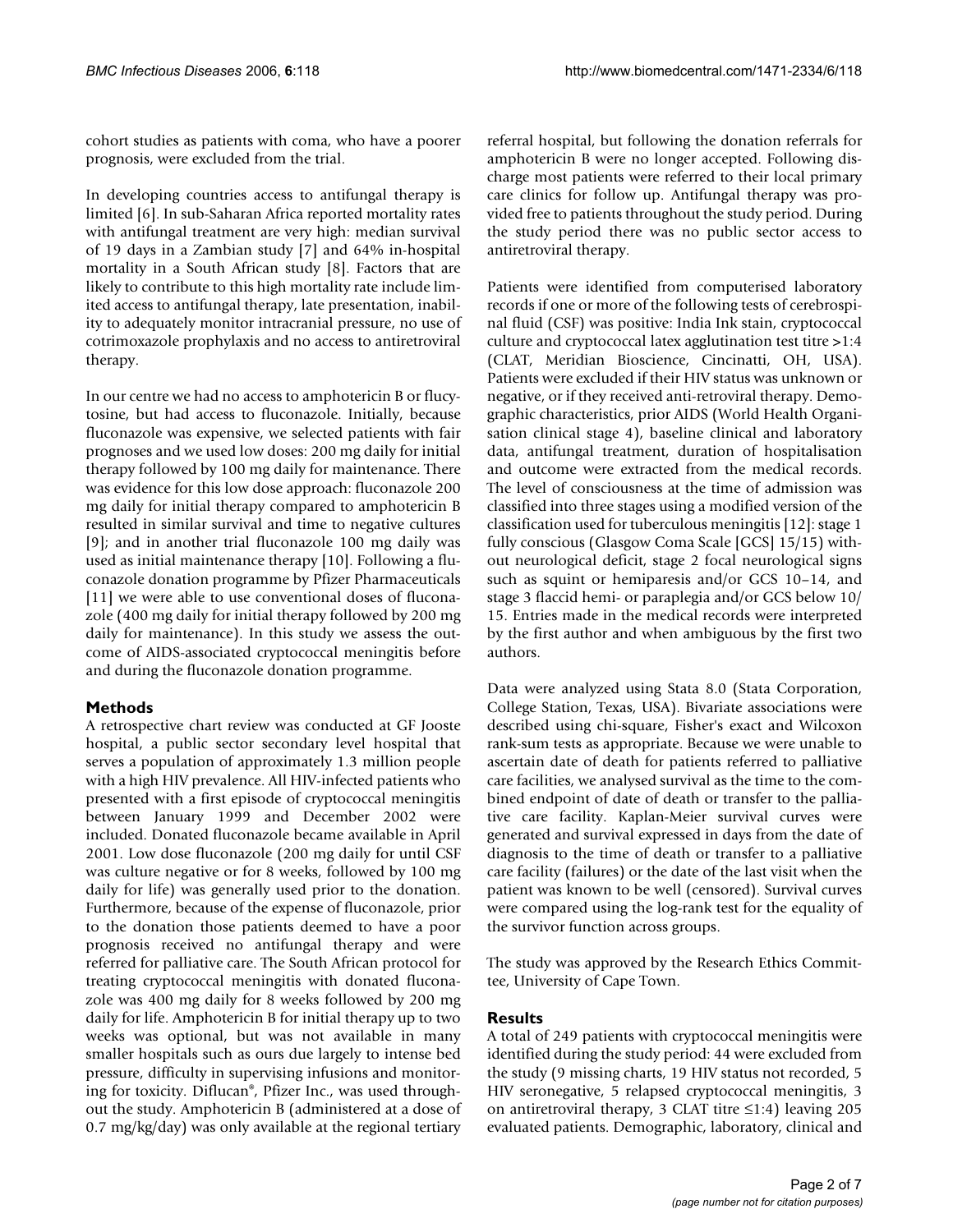antifungal treatment data of the patients before and during the donation programme are shown in Table 1. Most patients were black Africans. Cryptococcal meningitis was the initial WHO stage 4 condition in 78% of patients. Sixty-nine percent of patients had prior tuberculosis (extrapulmonary in 19%), while 41% were receiving antituberculous treatment at the time of presentation.

CSF pleocytosis (>3 cells/μL) was present in 69% of patients, with lymphocytic predominance in 82%. Median CSF leukocyte count was 16 cells/μL. CSF protein was elevated (>0.4 g/L) in 92% and hypoglycorrhachia (CSF glucose <2.2 mmol/L) was present in 59%. In total 12 (6%) patients had a normal CSF (no pleiocytosis, protein  $\leq 0.40$  g/L and glucose  $\geq 2.2$  mmol/L). CSF pressure was not recorded due to the absence of manometers. The median CD4+ T-lymphocyte count was 34 cells/μL (range 3–186), but was only performed in 30 patients.

No significant baseline differences were noted between patients who received cryptococcal meningitis treatment prior to or during the fluconazole donation programme (Table 1). However, when fluconazole became available through the donation programme there were significant differences in the antifungal treatment received: more patients received higher dose fluconazole, no patients received initial amphotericin B therapy (this was due to a policy change at the tertiary hospital) and fewer patients received no antifungal treatment (Table 1). In total 22 patients received no antifungal treatment: 6 died before treatment (4 in the pre-donation period); 6 patients received only palliative care (all in the pre-donation period); 2 did not receive treatment because of health system shortages; 5 patients were mis-diagnosed as tuberculous meningitis (2 post-donation); and 3 patients (all post-donation) did not report for their results of the CSF examination.

The median duration of the first hospital stay was 5 days. Fifty-two patients (25%) died during the first hospital admission after a median of 6 days (range 1–97 days), and 4 patients (2%) were discharged to a palliative care facility. Of the 149 patients who left the hospital alive and were not discharged for palliative care, 110 (74%) were discharged without disability, 27 (18%) had neurological impairment, and in 12 (8%) the neurological status upon discharge was not recorded. There were no significant differences in length of hospital stay, inpatient mortality or outcome in the pre- compared with the post-donation period (Table 2).

**Table 1: Clinical and laboratory parameters of patients diagnosed as having AIDS-associated cryptococcal meningitis between January 1999-March 2001 and from April 2001-December 2002 (before and during the fluconazole donation programme respectively)**

|                                    | Before April 2001 ( $n = 77$ ) | From April 2001 ( $n = 128$ ) | P value |
|------------------------------------|--------------------------------|-------------------------------|---------|
| Median age in years (range)        | $33(17-75)$                    | $35(21-66)$                   | 0.4     |
| Male sex                           | 36 (47%)                       | 63 (49%)                      | 0.7     |
| Prior AIDS-defining illness        | 20 (26%)                       | 26 (20%)                      | 0.3     |
| Prior tuberculosis                 | 51 (66%)                       | 91(71%)                       | 0.5     |
| Concurrent TB treatment            | 33 (43%)                       | 52 (41%)                      | 0.8     |
| CSF India Ink                      | $(n = 68)$                     | $(n = 121)$                   | 0.2     |
| Positive                           | 56 (82%)                       | 88 (73%)                      | 0.2     |
| <b>CSF CLAT titer</b>              | $(n = 50)$                     | $(n = 82)$                    | 0.9     |
| $\geq 1000$                        | 36 (72%)                       | 57 (70%)                      | 0.9     |
| < 1000                             | 14(28%)                        | 25 (30%)                      |         |
| CSF fungal culture                 | $(n = 29)$                     | $(n = 66)$                    | 0.07    |
| Positive                           | 27 (93%)                       | 51 (77%)                      | 0.1     |
| Level of consciousness             |                                |                               |         |
| Stage I                            | 45 (58%)                       | 70 (55%)                      | 0.9     |
| Stage 2                            | 30 (39%)                       | 54 (42%)                      |         |
| Stage 3                            | 2(3%)                          | 4(3%)                         |         |
| Therapeutic lumbar punctures       | $(n = 7)$                      | $(n = 23)$                    | 0.12    |
| Single                             | 4                              | 4                             | 1.0     |
| Multiple                           | 3                              | 9                             |         |
| Any treatment received             |                                |                               |         |
| Yes                                | 62(81%)                        | 121 (95%)                     | < 0.01  |
| No                                 | 15 (19%)                       | 7 (5%)                        |         |
| Type of initial treatment received | $(n = 62)$                     | $(n = 121)$                   |         |
| Fluconazole 200                    | 45 (73%)                       | 12(10%)                       | < 0.001 |
| Fluconazole 400                    | 4(6%)                          | 109 (90%)                     |         |
| Amphotericin B*                    | 13(21%)                        | 0(0%)                         |         |

\*This was only available at the local tertiary referral hospital. Following the donation referrals for amphotericin B were no longer accepted.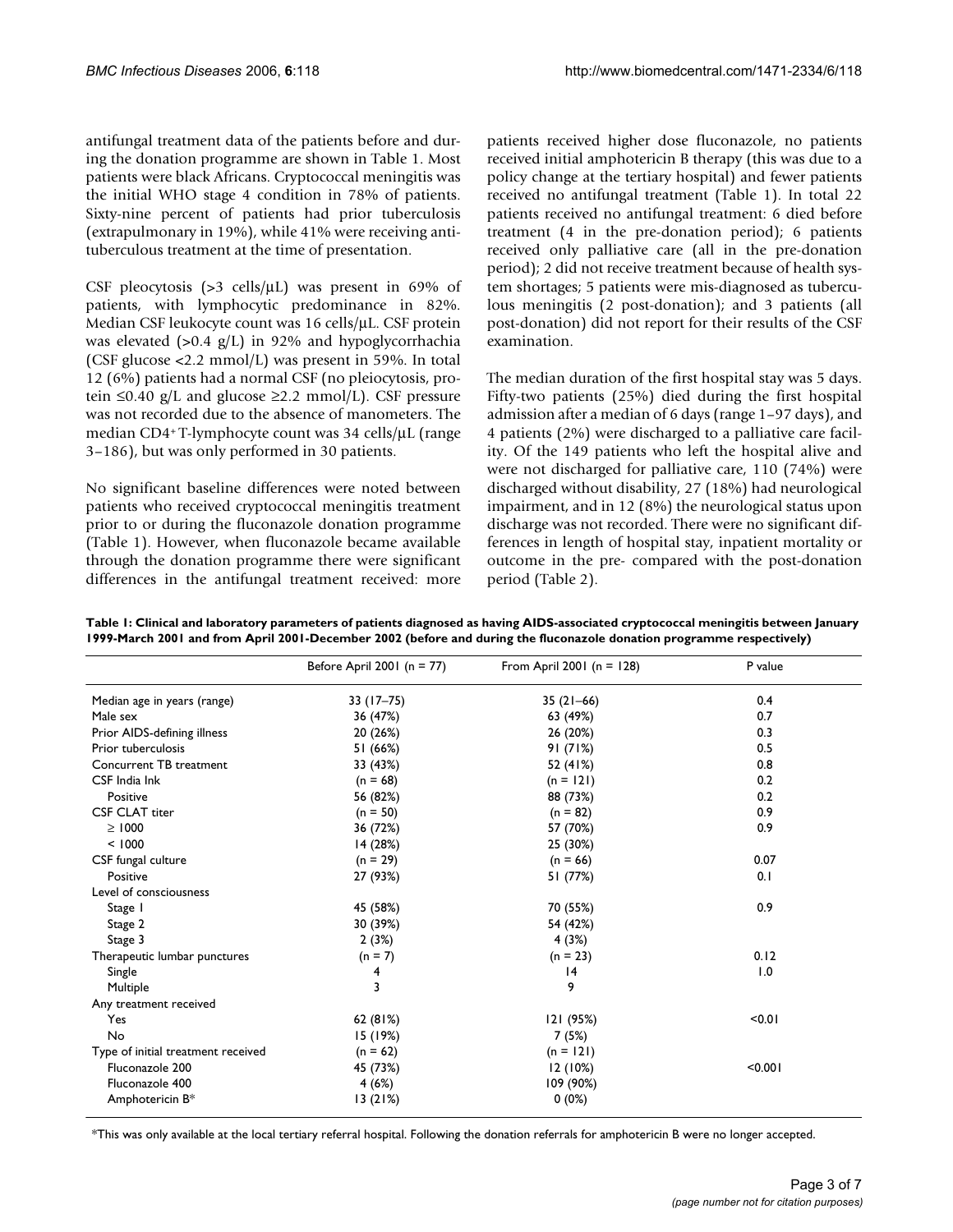| Outcome                                       | Before April 2001 Pre-<br>donation $n = 77$ | After April 2001 Donation<br>$n = 128$ | P-value for comparison | Overall $n = 205$ |
|-----------------------------------------------|---------------------------------------------|----------------------------------------|------------------------|-------------------|
| Length of hospital stay,<br>median days (IQR) |                                             |                                        |                        |                   |
| GF Jooste hospital                            | $4(2.5-9)$                                  | $5(3-9)$                               | 0.2                    | $5(3-9)$          |
| Tertiary hospital                             | $7(4-12.5)$                                 | 4                                      | 0.4                    | $7(4-11.8)$       |
| Total hospital stay                           | $6(4-11)$                                   | $5(3-9)$                               | 0.4                    | $5(3-10)$         |
| In hospital mortality, n (%)                  | 18(23.4)                                    | 34(26.6)                               | 0.6                    | 52(25.4)          |
| Discharge outcome, n (%)                      |                                             |                                        |                        |                   |
| No disability                                 | 44 (57.1)                                   | 66(51.6)                               | 0.8                    | 110(53.7)         |
| <b>Disability</b>                             | 11(14.3)                                    | 16(12.5)                               |                        | 27(13.2)          |
| Unspecified disability                        | 3(3.9)                                      | 9(7)                                   |                        | 12(5.9)           |
| Palliative care                               | (1.3)                                       | 3(2.3)                                 |                        | 56 (27.3)         |

**Table 2: Inpatient outcomes for the first hospital admission between January 1999 and March 2001 (pre-donation period) and between April 2001 and December 2002**

In univariate analysis in-hospital mortality was not significantly different between patients who received initial fluconazole 400 mg daily versus fluconazole 200 mg daily initially ( $p = 0.4$ ) or between patients who received initial amphotericin B and fluconazole at any dose  $(p = 0.9)$ . Patients who received no antifungal treatment, those with lower level of consciousness, and CSF CLAT titre > 1,000 had a higher risk of the combined endpoint of in-hospital death or palliative care facility transfer in the Cox proportional hazard model (Table 3). Patients with Stage 3 level of consciousness had 100% in-hospital mortality, compared with 43% for those with Stage 2, and 12% for those with Stage 1. Concomitant anti-tuberculous therapy including rifampicin, which reduces fluconazole levels by induction of cytochrome P450 enzymes [13], was not associated with in-hospital death or palliative care facility transfer.

Median follow up for the patients discharged from hospital alive was 36 days. The median survival from time of cryptococcal meningitis diagnosis was 76 days; 10% of patients were known to be alive after six months and 3% after one year. Kaplan-Meier analysis showed no overall differences in length of survival by initial treatment with fluconazole 400 mg versus fluconazole 200 mg (p = 0.27 log rank test) (Figure 1); median survival was 76 and 82 days respectively.

### **Discussion**

The fluconazole donation has enabled us to treat all patients with AIDS-associated cryptococcal meningitis with antifungal treatment. In addition, it enabled us to use standard-dose fluconazole. However, despite similar baseline characteristics, mortality was not significantly improved by the fluconazole donation. There may have

**Table 3: Cox proportional hazard model of time to the combined endpoint of inpatient death or transfer to palliative care facility for the first hospital admission.**

| Variable               | Hazard ratio (95% confidence interval) |  |
|------------------------|----------------------------------------|--|
| Initial treatment      |                                        |  |
| No treatment           | I (referent)                           |  |
| Amphotericin B         | $0.23(0.09 - 0.61)$                    |  |
| Fluconazole 200        | $0.34(0.17-0.68)$                      |  |
| Fluconazole 400        | $0.38(0.21 - 0.68)$                    |  |
| Level of consciousness |                                        |  |
| Stage 1                | I (referent)                           |  |
| Stage 2                | $2.51(1.65-3.8)$                       |  |
| Stage 3                | $5.95(2.37 - 14.94)$                   |  |
| <b>CSF CLAT titre</b>  |                                        |  |
| ≤ 1,000                | I (referent)                           |  |
| > 1,000                | $1.74(1.01 - 3.01)$                    |  |
| Concomitant rifampicin | $1.21(0.81 - 1.8)$                     |  |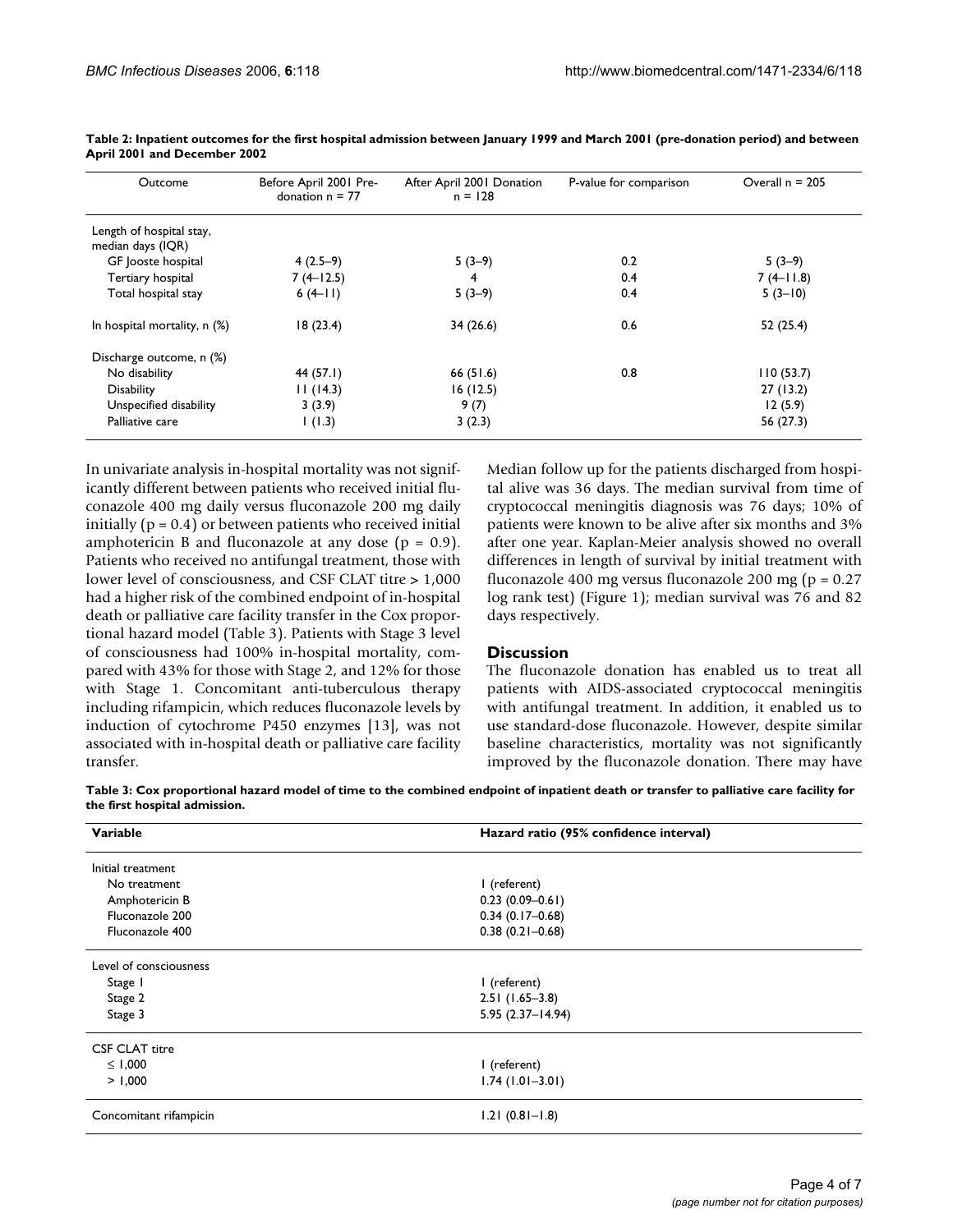

## Kaplan-Meier survival curves for AIDS-associated cryptococcal mg daily) dose fluconazole (p = 0.27, log rank test) **Figure 1** meningitis treated with low (200 mg daily) and standard (400

Kaplan-Meier survival curves for AIDS-associated cryptococcal meningitis treated with low (200 mg daily) and standard (400

been other benefits that were not measured in this study. Firstly, the savings to the pharmaceutical budget were not calculated. We have previously shown that the net treatment costs of cryptococcal meningitis were \$ 2,620, of which 26% were pharmacy and clinic visit costs [14]. Secondly, the impact on staff morale was not assessed – denying patients effective therapy, as was done in the predonation period, is stressful for healthcare professionals. Thirdly, the fluconazole donation has also allowed appropriate treatment for oesophageal candidiasis, which has a major impact on the quality of life of HIV-infected patients. The impact in most other sub-Saharan African countries, where access to antifungal treatment was extremely limited [7], has presumably been greater than we observed.

Although our mortality rates are high, they are similar to those reported from two cohorts from the United States [2,3]. However the treatment for cryptococcal meningitis was not specified in the one study [2] and doses of Amphotericin B varied in the other [3]. Thus it is unclear what the outcome would be with treatment regarded as

the current standard of care [4]. The mortality we observed was lower than in the two other African studies where antifungal treatment was used under standard conditions (i.e. not in clinical trials). In Zambia [7] the median survival for those without antifungal treatment was 10 days, increasing only to 19 days with fluconazole treatment (400 mg immediate dose followed by 200 mg daily), leading the authors to conclude "patients receiving fluconazole did not show a significant survival advantage". In a South African study [8] the in-hospital mortality with antifungal treatment (amphotericin B, sometimes with flucytosine, or fluconazole – but there was no analysis of outcomes by treatment group) was 64%. The reasons for the better survival rates in our study compared with the other African studies are unclear. Cryptococcal meningitis was the initial AIDS-defining illness in 78% of our patients, which is comparable to the 84% found in the other South African study [8] and the 91% found in Zambia [7]. It is not possible to directly compare level of consciousness on admission, as a marker of late presentation, as the other studies did not report this in the same manner we did. Nevertheless, the fact that 13% in the Zambian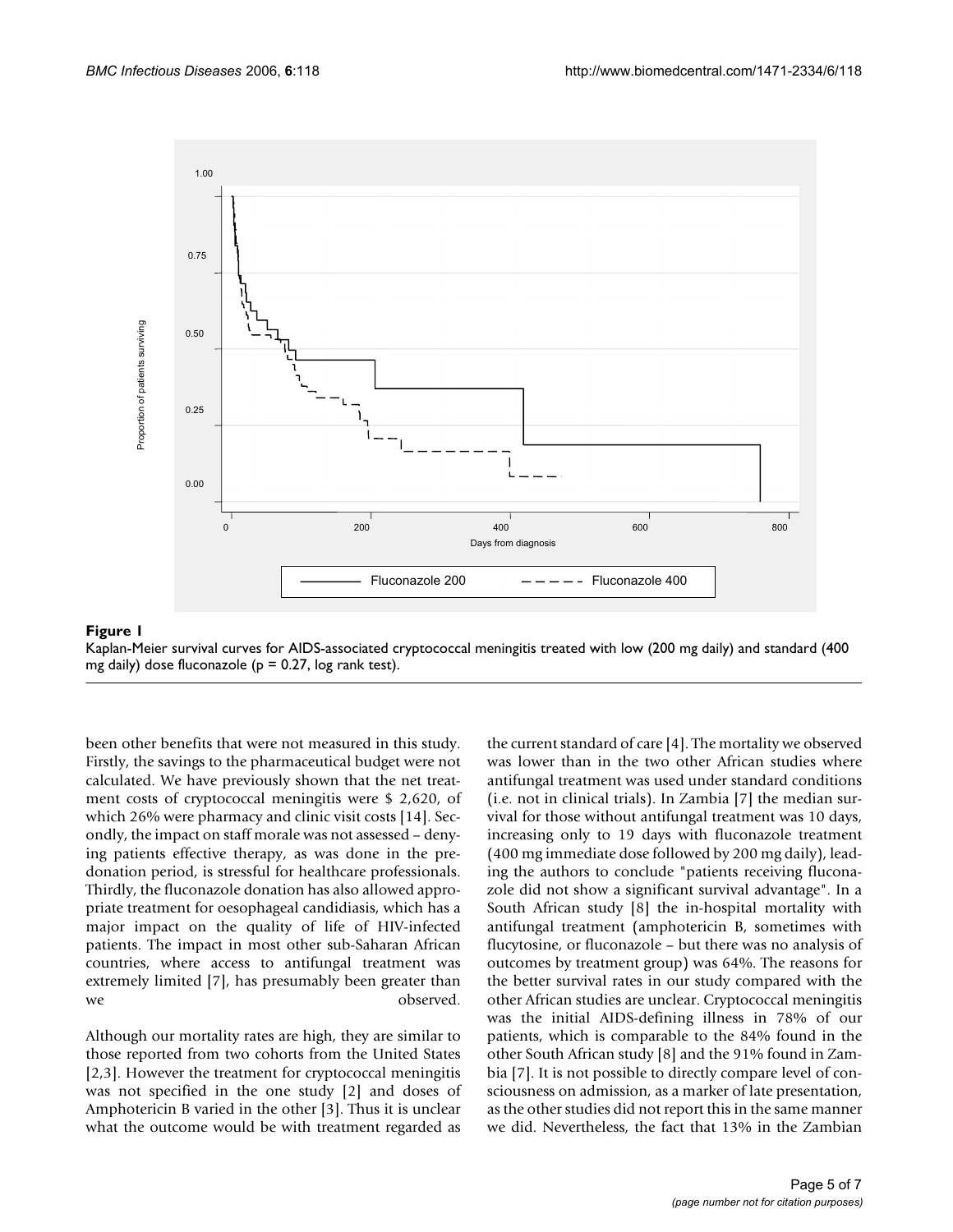study had confusion [7] and 36% in the other South African study had abnormal mental status [8] compared to 44% with grades 2 or 3 level of consciousness in our study, suggests that this is not the explanation. Therapeutic lumbar punctures, which are thought to improve outcome [4], were only performed in 15% of patients in our study, but were not reported in the other two African studies. We routinely used prophylactic cotrimoxazole throughout the study period, which was not used in Africa when the other two studies were done. However, although cotrimoxazole reduces mortality in South African patients with AIDS [15], it is unlikely that it would have a dramatic impact on early mortality.

None of the patients in this study were receiving antiretroviral therapy, which is now becoming available in sub-Saharan Africa and other developing countries on a wide scale. Antiretroviral therapy will undoubtedly improve the prognosis of patients surviving their hospital stay, but is unlikely to impact on the high in-patient mortality.

Tuberculosis is highly prevalent in HIV-infected patients in South Africa, as illustrated by the finding that 41% in our series and 32% in another South African study [8] were receiving treatment for tuberculosis at the time of presentation. Cryptococcal meningitis can be misdiagnosed as tuberculous meningitis, as occurred in 5 patients in our series and in 2 of 44 patients in another South African study [8]. Rifampicin is a potent inducer of the cytochrome P450 enzyme system, of which fluconazole is a substrate. Concomitant rifampicin resulted in a 22% reduction of the fluconazole area under the concentration-time curve in a Thai study of AIDS-associated cryptococcal meningitis [13], but there were no differences in the rate of CSF cryptococcal culture conversion in the rifampicin group. However, the authors expressed concern that patients receiving rifampicin whilst on the fluconazole 200 mg daily maintenance dose had fluconazole concentrations that were below the usual *C. neoformans* minimal inhibitory concentration for much of the time [13]. In our study concomitant rifampicin did not increase the risk of in-hospital mortality, even in patients receiving initial therapy with fluconazole 200 mg daily.

There was no difference in outcome between the low-dose (initial therapy 200 mg daily and maintenance therapy 100 mg daily) and standard-dose (initial therapy 400 mg daily and maintenance therapy 200 mg daily) fluconazole groups. We have previously reported 7-month median survival in patients surviving until hospital discharge using the low-dose fluconazole strategy in a cohort followed up at hospital-based HIV clinics [16]. However we would not advocate the use of low-dose fluconazole as this could select for resistance, particularly as we are experiencing increasing MICs to fluconazole, as has been reported in Cambodia [17].

This study has several limitations. Firstly, it is a retrospective study and comparisons between different treatment groups should be made with caution. Secondly, as noted in the discussion on initial treatment with amphotericin B, some of the groups were too small to draw meaningful conclusions. Thirdly, follow-up after hospital discharge was poor. Our centre was operating largely as an acute care hospital with very limited outpatient facilities during the study period. However, most of the analyses were done on hospital outcomes.

## **Conclusion**

The fluconazole donation has allowed us access to standard-dose fluconazole treatment for AIDS-associated cryptococcal meningitis. The outcome appeared no better than when we were selecting patients for low-dose fluconazole therapy, but other benefits of the fluconazole donation were not measured. The early mortality in our study was better than in other African studies. Fluconazole monotherapy may be an option in resource-poor settings with limited access to antifungal therapy.

## **Competing interests**

The author(s) declare that they have no competing interests.

### **Authors' contributions**

CFS drafted the manuscript and acquired the data. GAM and FAP helped to draft the manuscript and contributed to study design. CM performed the statistical analyses and helped to draft the manuscript. GM conceived the study, participated in study design, and helped to draft the manuscript. All authors read and approved the final manuscript.

### **Acknowledgements**

Graeme Meintjes was partly supported by the Guy Elliot fellowship.

#### **References**

- 1. Bicanic T, Harrison TS: **[Cryptococcal meningitis.](http://www.ncbi.nlm.nih.gov/entrez/query.fcgi?cmd=Retrieve&db=PubMed&dopt=Abstract&list_uids=15838017)** *Br Med Bull* 2005, **72:**99-118.
- 2. Mirza SA, Phelan M, Rimland D, Graviss E, Hamill R, Brandt ME, Gardner T, Sattah M, Ponce de Leon G, Baughman W, Hajjeh RA: **[The](http://www.ncbi.nlm.nih.gov/entrez/query.fcgi?cmd=Retrieve&db=PubMed&dopt=Abstract&list_uids=12627365) [changing epidemiology of cryptococcosis: an update from](http://www.ncbi.nlm.nih.gov/entrez/query.fcgi?cmd=Retrieve&db=PubMed&dopt=Abstract&list_uids=12627365) population-based active surveillance in 2 large metropolitan [areas, 1992–2000.](http://www.ncbi.nlm.nih.gov/entrez/query.fcgi?cmd=Retrieve&db=PubMed&dopt=Abstract&list_uids=12627365)** *Clin Infect Dis* 2003, **36:**789-794.
- 3. Robinson PA, Bauer M, Leal MA, Evans SG, Holtom PD, Diamond DM, Leedom JM, Larsen RA: **[Early mycological treatment failure](http://www.ncbi.nlm.nih.gov/entrez/query.fcgi?cmd=Retrieve&db=PubMed&dopt=Abstract&list_uids=10028076) [in AIDS-associated cryptococcal meningitis.](http://www.ncbi.nlm.nih.gov/entrez/query.fcgi?cmd=Retrieve&db=PubMed&dopt=Abstract&list_uids=10028076)** *Clin Infect Dis* 1999, **28:**82-92.
- 4. Saag MS, Graybill RJ, Larsen RA, Pappas PG, Perfect JR, Powderly W, Sobel JD, Dismukes WE: **[Practice guidelines for the manage](http://www.ncbi.nlm.nih.gov/entrez/query.fcgi?cmd=Retrieve&db=PubMed&dopt=Abstract&list_uids=10770733)[ment of cryptococcal disease.](http://www.ncbi.nlm.nih.gov/entrez/query.fcgi?cmd=Retrieve&db=PubMed&dopt=Abstract&list_uids=10770733)** *Clin Infect Dis* 2000, **30:**710-8.
- 5. Van der Horst CM, Saag MS, Cloud GA, Hamill RJ, Graybill JR, Sobel JD, Johnson PC, Tuazon CU, Kerkering T, Moskovitz BL, Powderly WG, Dismukes WE: **[Treatment of cryptococcal meningitis](http://www.ncbi.nlm.nih.gov/entrez/query.fcgi?cmd=Retrieve&db=PubMed&dopt=Abstract&list_uids=9203426) [associated with the acquired immunodeficiency syndrome.](http://www.ncbi.nlm.nih.gov/entrez/query.fcgi?cmd=Retrieve&db=PubMed&dopt=Abstract&list_uids=9203426)** *N Engl J Med* 1997, **337:**15-21.